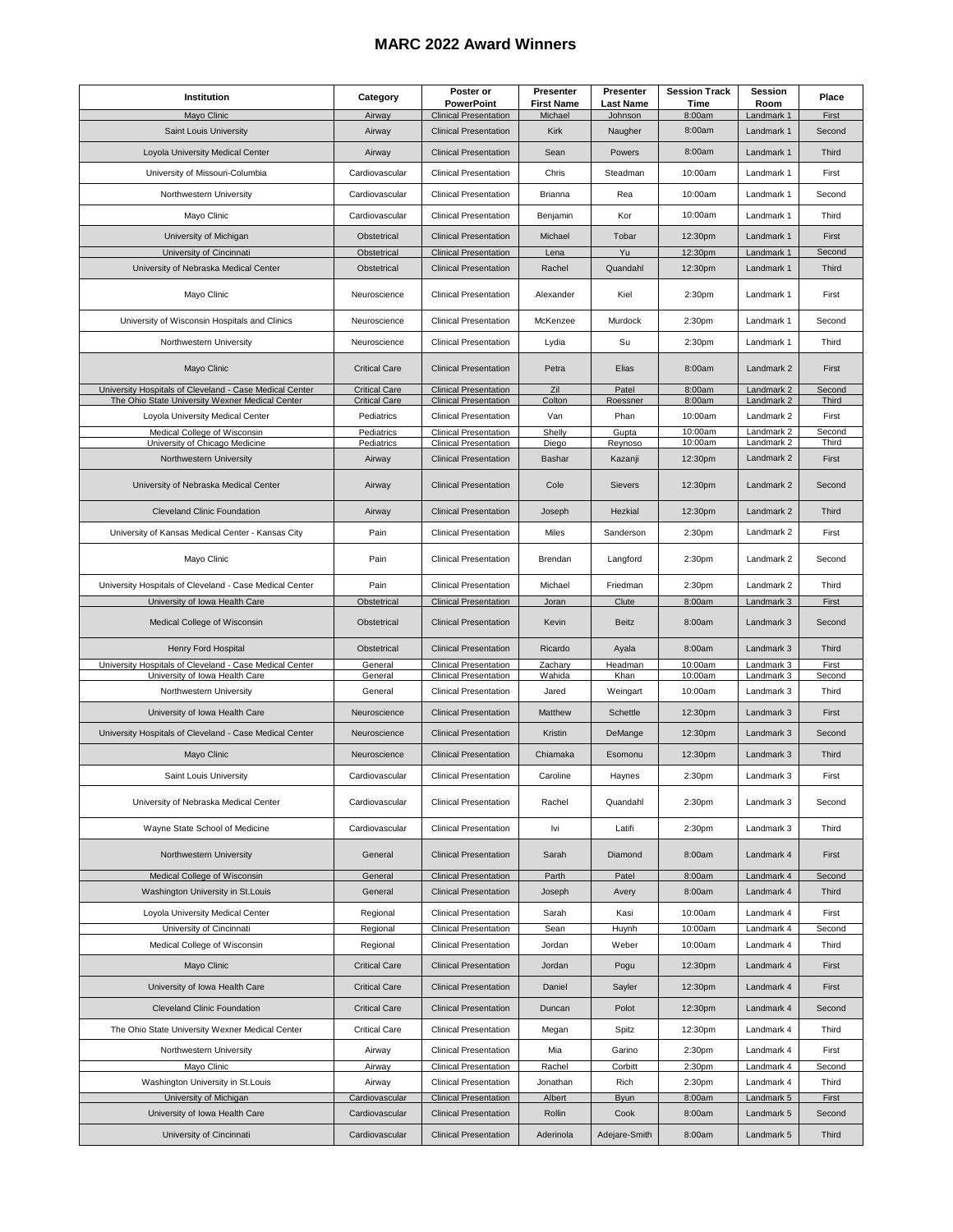## **MARC 2022 Award Winners**

| Henry Ford Hospital                                                                                  | <b>Critical Care</b>       | <b>Clinical Presentation</b>                                 | Paras                | Garg                   | 10:00am            | Landmark 5               | First           |
|------------------------------------------------------------------------------------------------------|----------------------------|--------------------------------------------------------------|----------------------|------------------------|--------------------|--------------------------|-----------------|
| Saint Louis University                                                                               | <b>Critical Care</b>       | <b>Clinical Presentation</b>                                 | Caroline             | Haynes                 | 10:00am            | Landmark 5               | Second          |
| University of Michigan                                                                               | <b>Critical Care</b>       | <b>Clinical Presentation</b>                                 | Jay                  | Saggu                  | 10:00am            | Landmark 5               | Third           |
| Washington University in St.Louis                                                                    | Pediatrics                 | <b>Clinical Presentation</b>                                 | Micaela              | Clark                  | 12:30pm            | Landmark 5               | First           |
| Mayo Clinic                                                                                          | Pediatrics                 | <b>Clinical Presentation</b>                                 | Derek                | <b>Bradley</b>         | 12:30pm            | Landmark 5               | Second          |
| <b>Indiana University</b>                                                                            | Pediatrics                 | <b>Clinical Presentation</b>                                 | Fatoumata            | Bah                    | 12:30pm            | Landmark 5               | Third           |
| University of Chicago Medicine                                                                       | Obstetrical                | <b>Clinical Presentation</b>                                 | Joanna               | Peng                   | 2:30pm             | Landmark 5               | First           |
| University of Nebraska Medical Center                                                                | Obstetrical                | <b>Clinical Presentation</b>                                 | Joel                 | Hachiya                | 2:30pm             | Landmark 5               | Second          |
| Washington University in St.Louis                                                                    | Obstetrical                | <b>Clinical Presentation</b>                                 | Ryan                 | Pieterick              | 2:30pm             | Landmark 5               | Third           |
| Medical College of Wisconsin<br>University of Illinois at Chicago                                    | Pain<br>Pain               | <b>Clinical Presentation</b><br><b>Clinical Presentation</b> | Saagar<br>Kristopher | Sheth<br>Rogers        | 8:00am<br>8:00am   | Landmark 6<br>Landmark 6 | First<br>Second |
|                                                                                                      |                            |                                                              |                      |                        |                    |                          |                 |
| John H Stroger Hospital of Cook County                                                               | Pain                       | <b>Clinical Presentation</b>                                 | Samuel               | Linares                | 8:00am             | Landmark 6               | Third           |
| The Ohio State University Wexner Medical Center                                                      | Airway                     | <b>Clinical Presentation</b>                                 | Heather              | Ozga                   | 10:00am            | Landmark 6               | First           |
| University of Missouri-Columbia                                                                      | Airway                     | <b>Clinical Presentation</b>                                 | Adam                 | Gray                   | 10:00am            | Landmark 6               | Second          |
| University of Cincinnati                                                                             | Airway                     | <b>Clinical Presentation</b>                                 | Pinkey               | Shah                   | 10:00am            | Landmark 6               | Third           |
| Washington University in St.Louis                                                                    | Cardiovascular             | <b>Clinical Presentation</b>                                 | Herman               | Luther                 | 12:30pm            | Landmark 6               | First           |
| Medical College of Wisconsin                                                                         | Cardiovascular             | <b>Clinical Presentation</b>                                 | Zubin                | Patel                  | 12:30pm            | Landmark 6               | Second          |
| Loyola University Medical Center                                                                     | Cardiovascular             | <b>Clinical Presentation</b>                                 | Mohamed              | Ginina                 | 12:30pm            | Landmark 6               | Third           |
| Loyola University Medical Center                                                                     | General                    | <b>Clinical Presentation</b>                                 | Mark                 | Murata                 | 2:30pm             | Landmark 6               | First           |
| Northwestern University                                                                              | General                    | <b>Clinical Presentation</b>                                 | Jonathan             | Laussen                | 2:30pm             | Landmark 6               | Second          |
| Northwestern University                                                                              | General                    | <b>Clinical Presentation</b>                                 | Charles              | Kersten                | 2:30pm             | Landmark 6               | Third           |
| University of Kansas Medical Center - Kansas City                                                    | Obstetrical                | <b>Clinical Presentation</b>                                 | Taylor               | Leathers               | 8:00am             | Landmark 7               | First           |
| University of Kansas School of Medicine - Wichita                                                    | Obstetrical                | <b>Clinical Presentation</b>                                 | Benjamin             | Gerber                 | 8:00am             | Landmark 7               | Second          |
| Medical College of Wisconsin                                                                         | Obstetrical                | <b>Clinical Presentation</b>                                 | Steven               | Kapeles                | 8:00am             | Landmark 7               | Third           |
| Northwestern University                                                                              | Cardiovascular             | <b>Clinical Presentation</b>                                 | Nicolas              | Zavala                 | 10:00am            | Landmark 7               | First           |
| University of Iowa Health Care                                                                       | Cardiovascular             | <b>Clinical Presentation</b>                                 | Asad                 | Mansoor                | 10:00am            | Landmark 7               | Second          |
| Medical College of Wisconsin                                                                         | Cardiovascular             | <b>Clinical Presentation</b>                                 | William              | Pinkston               | 10:00am            | Landmark 7               | Third           |
| Cleveland Clinic Foundation                                                                          | General                    | <b>Clinical Presentation</b>                                 | Levi                 | Kellogg                | 12:30pm            | Landmark 7               | First           |
| Mayo Clinic                                                                                          | General                    | <b>Clinical Presentation</b>                                 | Ashley               | Peterson               | 12:30pm            | Landmark 7               | Second          |
| The Ohio State University Wexner Medical Center                                                      | General                    | <b>Clinical Presentation</b>                                 | Benjamin             | Rausch                 | 12:30pm            | Landmark 7               | Third           |
| University of Kansas School of Medicine - Wichita                                                    | <b>Critical Care</b>       | <b>Clinical Presentation</b>                                 | Olivia               | Moore                  | 2:30pm             | Landmark 7               | First           |
| University of Louisville School of Medicine                                                          | <b>Critical Care</b>       | <b>Clinical Presentation</b>                                 | Kane                 | Smith                  | 2:30pm             | Landmark 7               | Second          |
| University of Kansas Medical Center - Kansas City                                                    | <b>Critical Care</b>       | <b>Clinical Presentation</b>                                 | Matthew              | Johnson                | 2:30pm             | Landmark 7               | Third           |
| The Ohio State University Wexner Medical Center<br>University of Kansas Medical Center - Kansas City | Obstetrical<br>Obstetrical | <b>Clinical Presentation</b><br><b>Clinical Presentation</b> | Cassie<br>Regan      | Wernke<br>Lesperance   | 8:00am<br>8:00am   | Majestic A<br>Majestic A | First<br>Second |
| Northwestern University                                                                              | Obstetrical                | <b>Clinical Presentation</b>                                 | Amy                  | Yan                    | 8:00am             | Majestic A               | Third           |
| <b>Rush University</b>                                                                               | General                    | <b>Clinical Presentation</b>                                 | Sofia                | Armengol               | 10:00am            | Majestic A               | First           |
| Northwestern University                                                                              | General                    | <b>Clinical Presentation</b>                                 | Lindsay              | Holland                | 10:00am            | Majestic A               | Second          |
| University of Kansas Medical Center - Kansas City                                                    | General                    | <b>Clinical Presentation</b>                                 | Blake                | Evans                  | 10:00am            | Majestic A               | Third           |
| The Ohio State University Wexner Medical Center                                                      | Regional                   | <b>Clinical Presentation</b>                                 | Alexandrea           | Garrett                | 12:30pm            | Majestic A               | First           |
| Cleveland Clinic Foundation                                                                          | Regional                   | <b>Clinical Presentation</b>                                 | Eric                 | Wang                   | 12:30pm            | Majestic A               | Second          |
| University of Cincinnati                                                                             | Regional                   | <b>Clinical Presentation</b>                                 | Erica                | Alcibiade              | 12:30pm            | Majestic A               | Third           |
| Henry Ford Hospital                                                                                  | Cardiovascular             | <b>Clinical Presentation</b>                                 | Oghenekpaobor        | Oyibo                  | 2:30pm             | Majestic A               | First           |
| Northwestern University                                                                              | Cardiovascular             | <b>Clinical Presentation</b>                                 | James                | Sabra                  | 2:30pm             | Majestic A               | Second          |
| University of Iowa Health Care                                                                       | Cardiovascular             | <b>Clinical Presentation</b>                                 | Alec                 | James                  | 2:30pm             | Majestic A               | Third           |
| The Ohio State University Wexner Medical Center                                                      | Regional                   | <b>Clinical Presentation</b>                                 | Priscilla            | White                  | 8:00am             | Majestic B               | First           |
| Case Western Reserve University- Metrohealth Medical Center                                          | Regional                   | <b>Clinical Presentation</b>                                 | Daniel               | Guay                   | 8:00am             | Majestic B               | Second          |
| <b>Rush University</b>                                                                               | Regional                   | <b>Clinical Presentation</b>                                 | Theodore             | Stewart-Hester         | 8:00am             | Majestic B               | Third           |
| University of Cincinnati<br>Washington University in St.Louis                                        | General<br>General         | <b>Clinical Presentation</b><br><b>Clinical Presentation</b> | Christina<br>Michael | Zhang-Miller<br>Pistey | 10:00am<br>10:00am | Majestic B<br>Majestic B | First<br>Second |
| Cleveland Clinic Foundation                                                                          | General                    | <b>Clinical Presentation</b>                                 | Chelsea              | Skinner                | 10:00am            | Majestic B               | Third           |
| Mayo Clinic                                                                                          | Pain                       | <b>Clinical Presentation</b>                                 | Ross                 | Barman                 | 12:30pm            | Majestic B               | First           |
| <b>Rush University</b>                                                                               | Pain                       | <b>Clinical Presentation</b>                                 | Nathaniel            | Donnell                | 12:30pm            | Majestic B               | Second          |